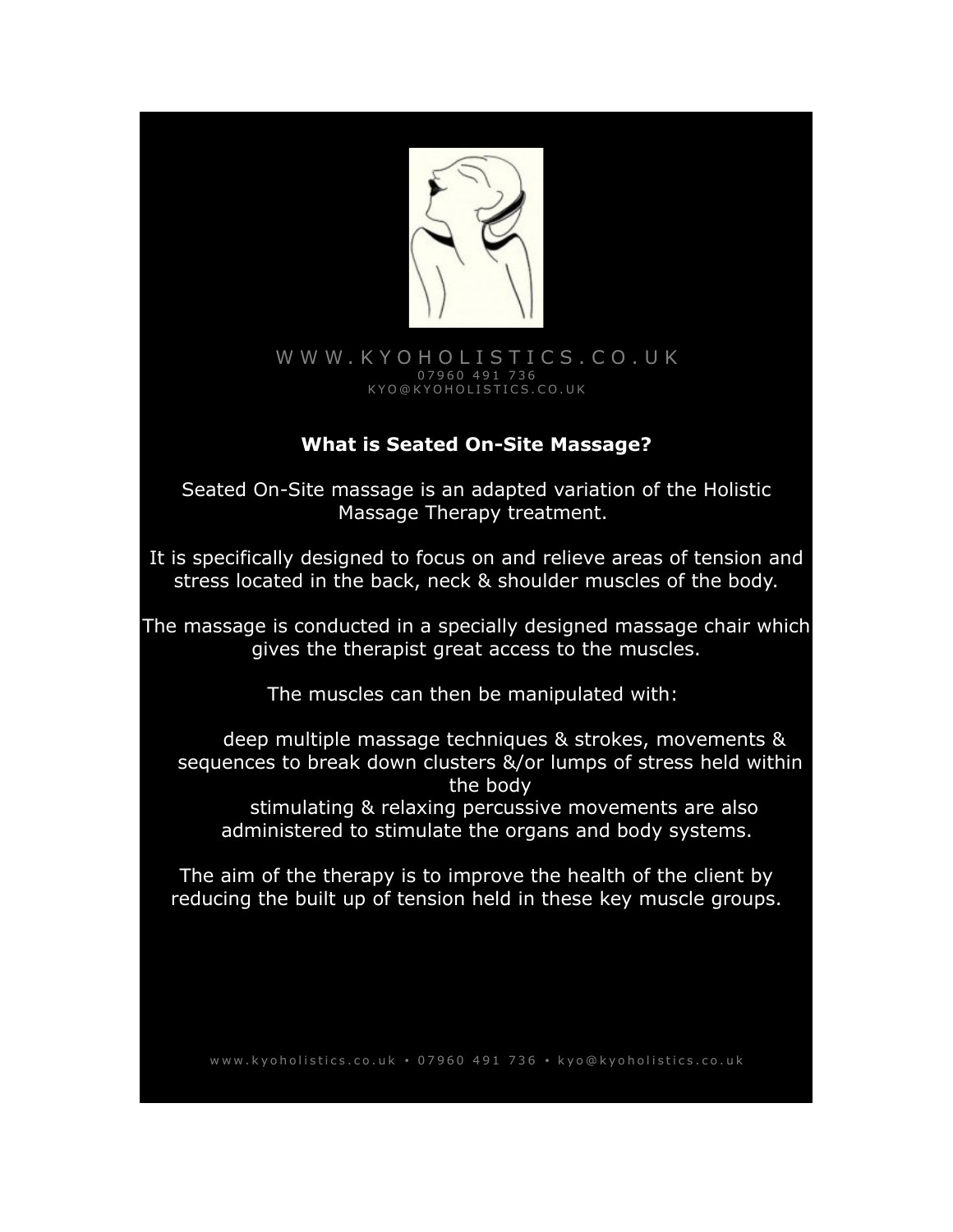

### W W W. K Y O H O L I S T I C S . C O . U K 0 7 9 6 0 4 9 1 7 3 6 [K Y O @ K Y O H O L I S T I C S . C O . U K](mailto:kyo@kyoholistics.co.uk)

# **The Treatment**

The treatment will start with the therapist taking the current medical history of the client. After the relevant information has been obtained the massage will then commence and last 45-60 minutes.

Muscles and worked and manipulated by the therapist to:

Disperse the stress adhesions and crystals found within the muscles Increase flexibility Soothe aching and fatigued muscles

The therapist will advise on future treatments (if applicable) and any factors which may contribute to the clients' wellbeing.

Clients are advised to wear loose fitting clothing to allow the therapist easy access to the limbs.